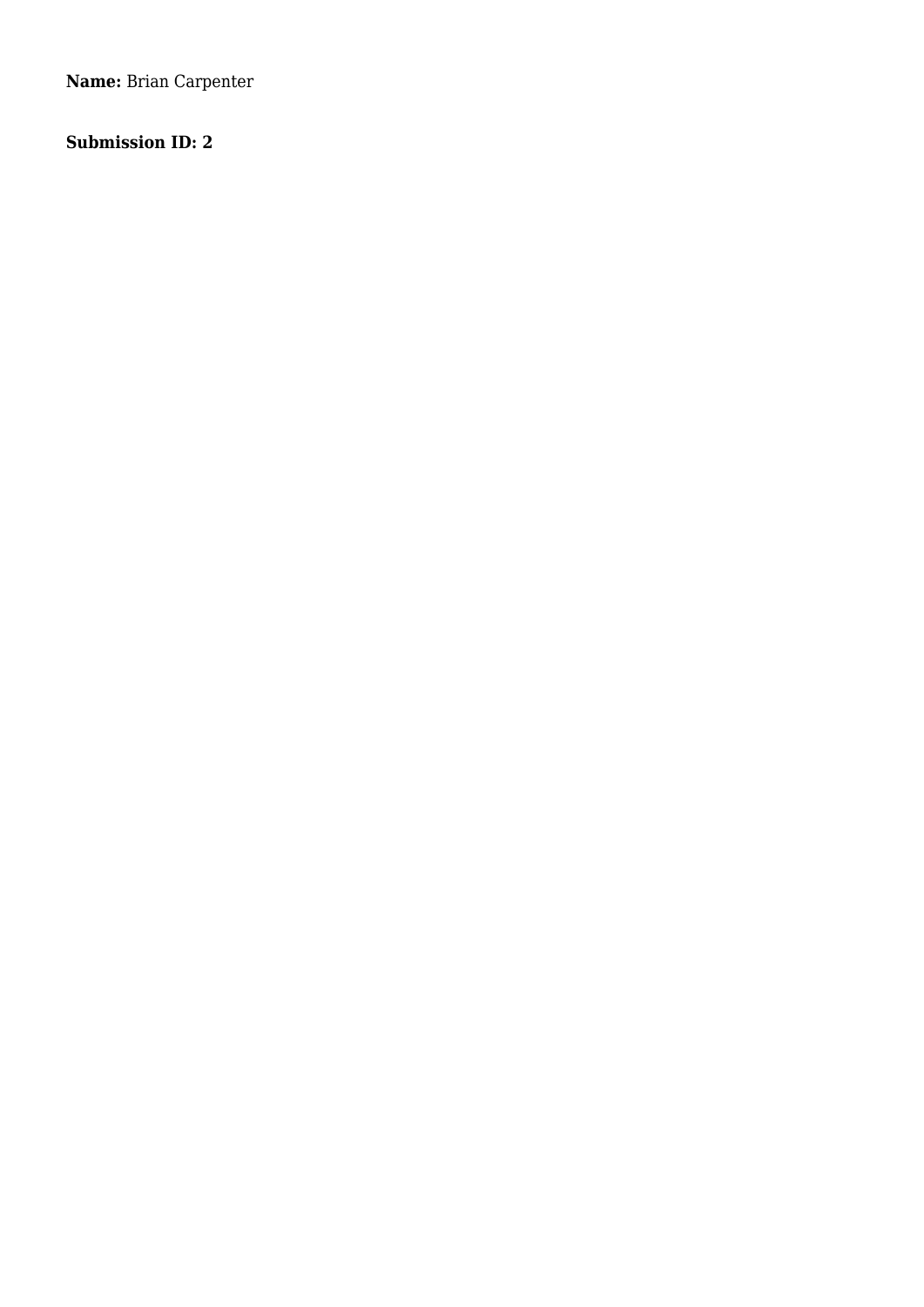#### **Questions Concerning the Proposal as a Whole**

**1) Completeness and clarity: Is the combined proposal complete? Each of the operational community proposals contains aspects to be completed in the future when the proposal is implemented. Is the combined proposal specified in sufficient detail such that it can be evaluated against the NTIA criteria?**

I would prefer it to be stated very explicitly that the proposed Customer Standing Committee applies only to TLD names issues.

## **2) Compatibility and interoperability: Do the operational community proposals work together in a single proposal? Do they suggest any incompatible arrangements where compatibility appears to be required? Is the handling of any conflicting overlaps between the functions resolved in a workable manner?**

It's baroque. The artificial "PTI" body complicates matters for the numbers and protocol parameters community. It is essential for those communities to have direct working relationships with IANA staff, not just a formal contractual relationship at one remove. That said, it's liveable.

## **3) Accountability: Do the operational community proposals together include appropriate and properly supported independent accountability mechanisms for running the IANA functions? Are there any gaps in overall accountability under the single proposal?**

For IANA operational functions, I see no accountablity gap. However, I don't see any way that ICANN itself is held accountable for the consequences of its policy decisions (e.g. creating large numbers of unnecessary gTLDs for no discernible motive except money). That is not a new problem and the transition really won't make it worse.

**4) Workability: Do the results of any tests or evaluations of workability that were included in the operational community proposals conflict with each other or raise possible concerns when considered in combination?**

No problem there.

#### **Questions Concerning NTIA Criteria**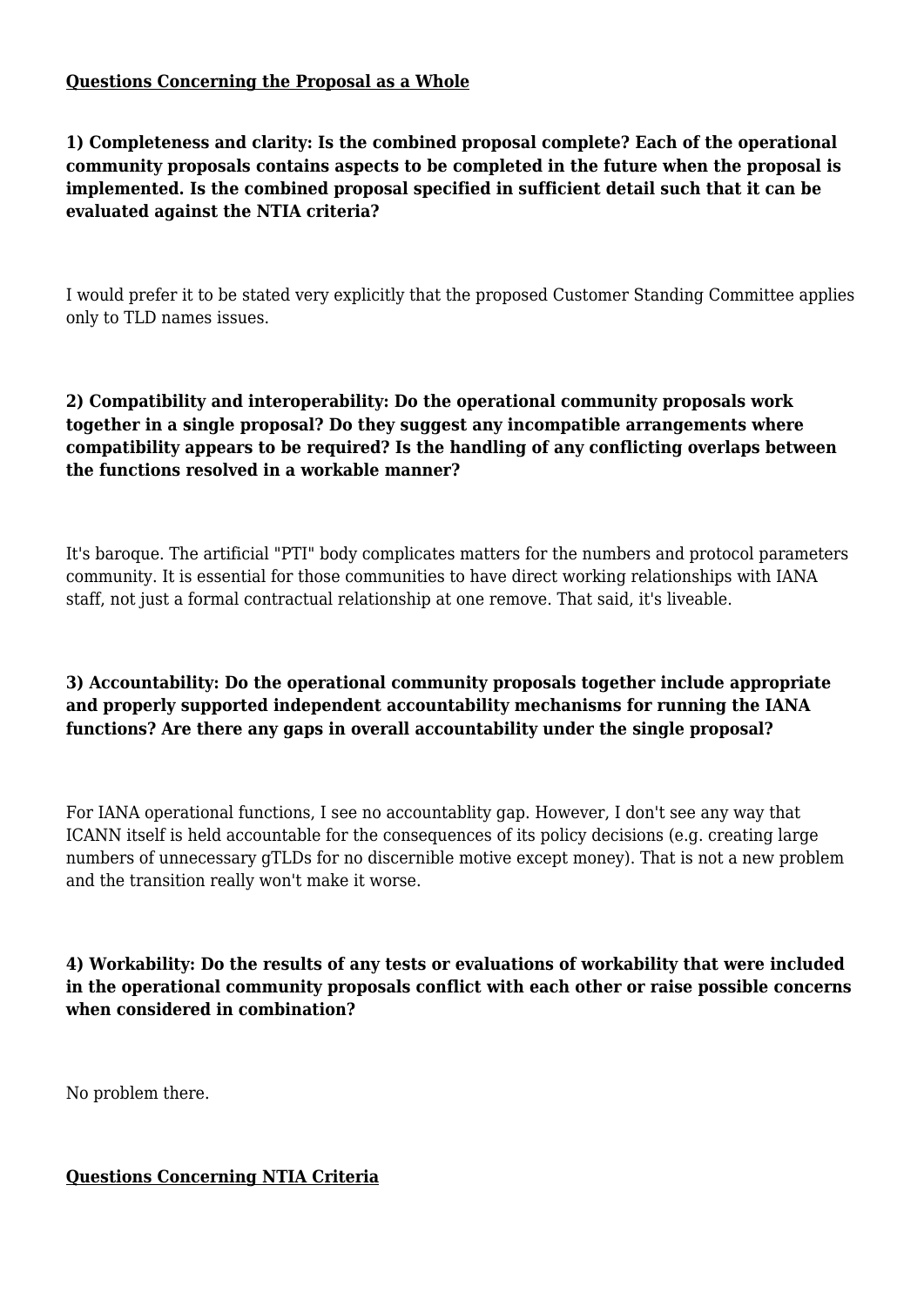**5) Do you believe the proposal supports and enhances the multistakeholder model? If yes, please explain why. If not, please explain why and what proposal modifications you believe are necessary.**

No problem there.

**6) Do you believe the proposal maintains the security, stability, and resiliency of the DNS? If yes, please explain why. If not, please explain why and what proposal modifications you believe are necessary.**

I've been concerned since 1998 that unchecked expansion of the number of gTLDs will eventually take us into uncharted territory from a technical resilience point of view. I see no technical and operational feedback mechanism to protect us against this operational risk in the proposal. I would like to see a multistakeholder DNS Operations Committee with a clear role in identifying DNS-wide technical issues and pressing for their resolution. This is pretty much orthogonal to the contractual and clerical issues covered in the current proposal.

**7) Do you believe the proposal meets the needs and expectations of the global customers and partners of the IANA services? If yes, please explain why. If not, please explain why and what proposal modifications you believe are necessary. Please indicate if you are a customer or partner of the IANA services.**

No problem there. (As an IETF contributor I am an IANA customer.)

**8) Do you believe the proposal maintains the openness of the Internet? If yes, please explain why. If not, please explain why and what proposal modifications you believe are necessary.**

The proposal is orthogonal to the question of openness; it neither damages nor enhances openness.

**9) Do you have any concerns that the proposal is replacing NTIA's role with a governmentled or inter-governmental organization solution? If yes, please explain why and what proposal modifications you believe are necessary. If not, please explain why.**

No problem there.